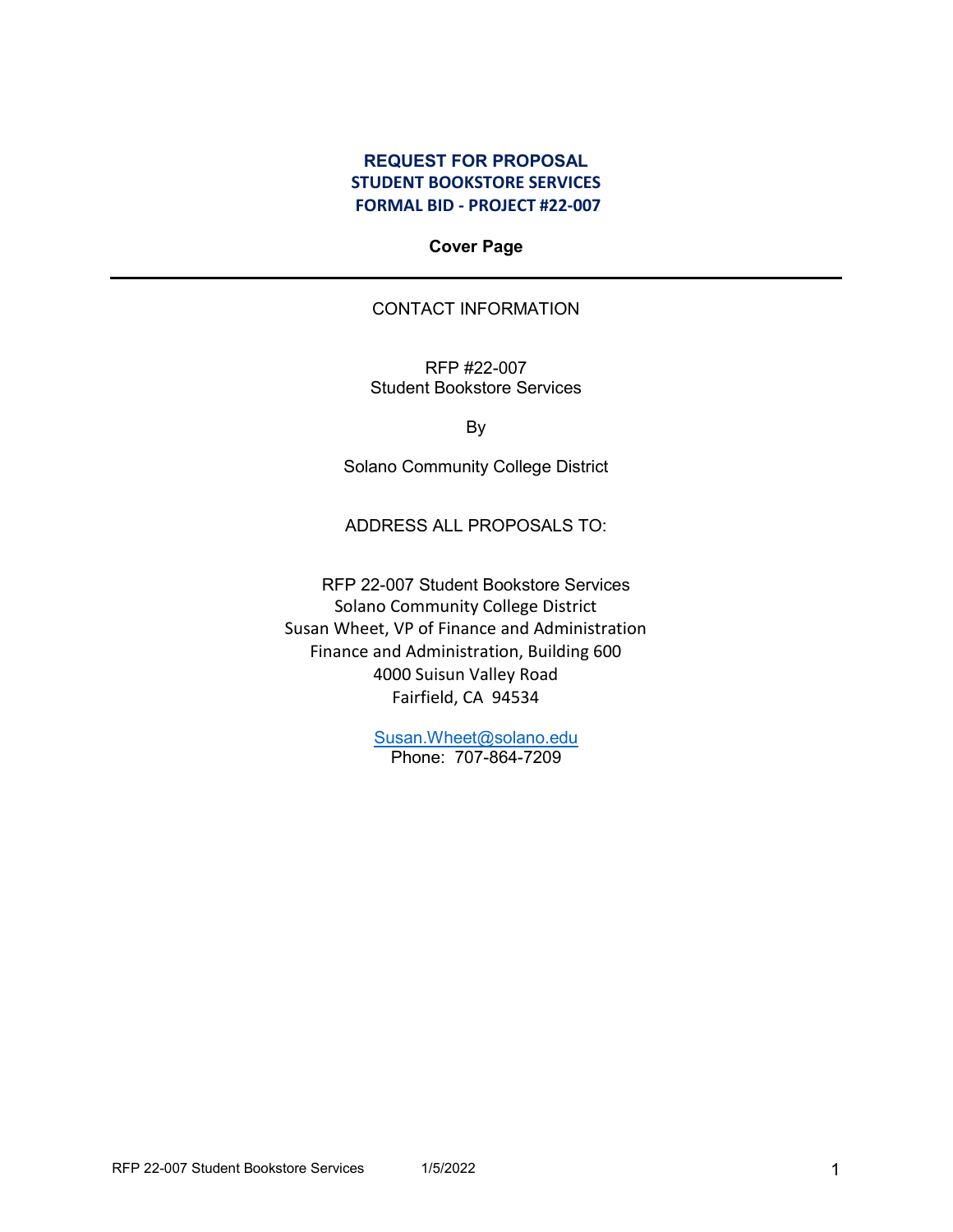# **TABLE OF CONTENTS**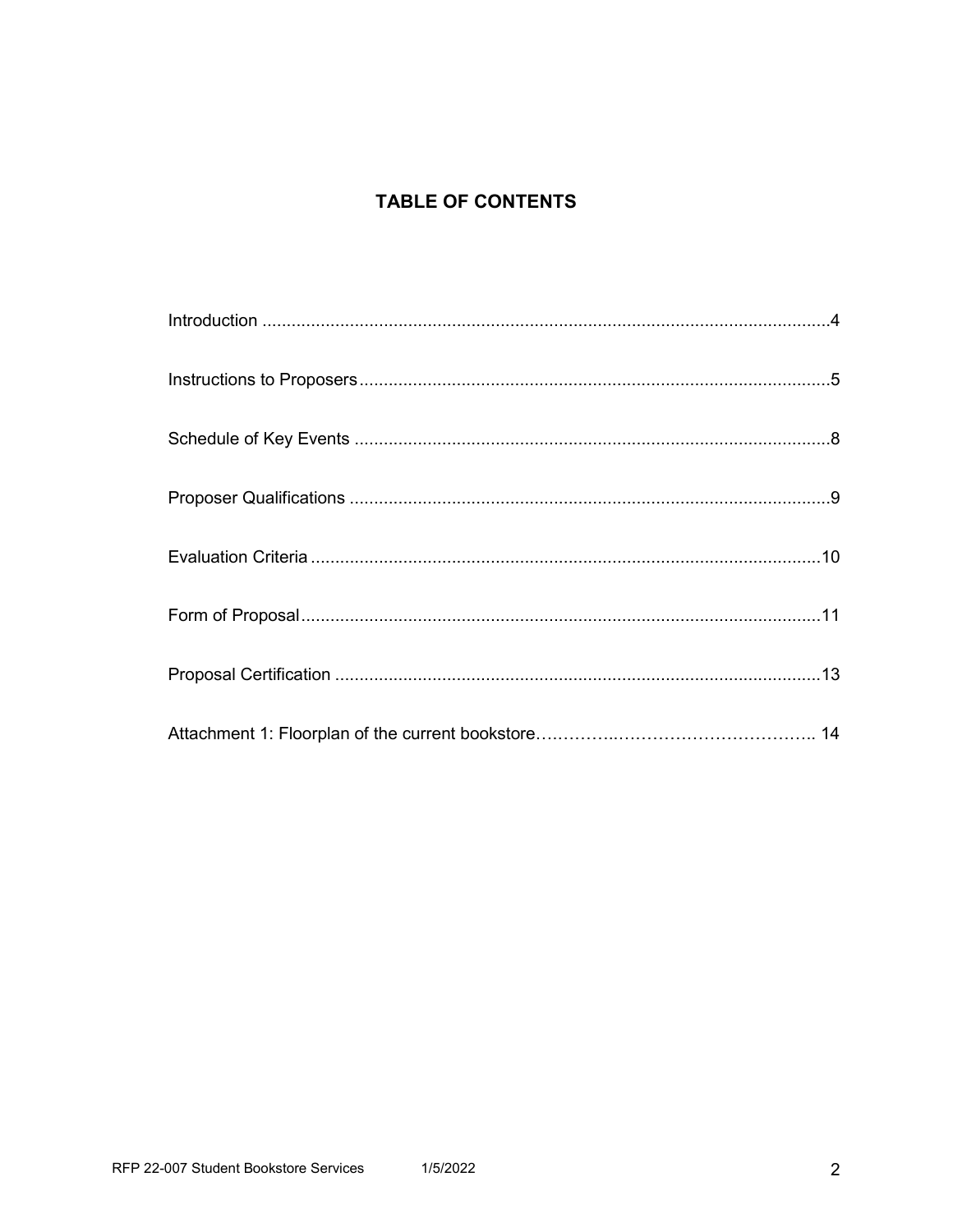## **INTRODUCTION**

The Solano Community College District (SCC) is inviting interested college bookstore operators to submit their proposals to operate the Student Bookstore for Solano Community College District, located on the Fairfield campus, 4000 Suisun Valley Road in Fairfield, CA for a three (3) year period from of July 1, 2022 through June 30, 2025, with the ability to extend annually for two additional years. Continuing renewal and cancellation terms shall be negotiated with the successful proposer.

#### **Background**

Solano College is a two-year higher education institution and is one of 116 colleges in the California Community College system. More than 7,000 full and part-time students are enrolled in day and evening classes each semester. The regular academic calendar runs approximately from the third week in August through the end of May. Summer school classes are offered Monday to Thursday and run from early June through the first week in August. Student Bookstore services are also provided for the summer sessions. There are no residence halls on campus. The college employs 300 full-time faculty and staff and 270 part-time employees.

The District will consider bookstore renovations which will improve service and/or make the operation more efficient. Renovations may be minor and/or cosmetic in nature or more significant. The proposals should specify the level of financial responsibility proposers are willing to commit towards any renovations.

The District's intent is to provide quality bookstore services to students. It should be understood that as an educational institution, the District feels its bookstore services should contribute to its educational objectives.

The District expects proposers to present a complete program for the management of its bookstore service and to include verifiable examples of successful programs. In addition to the services provided, proposals should include a COVID-19 quality assurance program, promotional programs and décor ideas all in sufficient detail to allow the District to evaluate the intended operation from the standpoint of quality and service.

The District expects the Student Bookstore Provider to begin full operations beginning July 1, 2022 for the start of Fall Semester which begins August 15, 2022.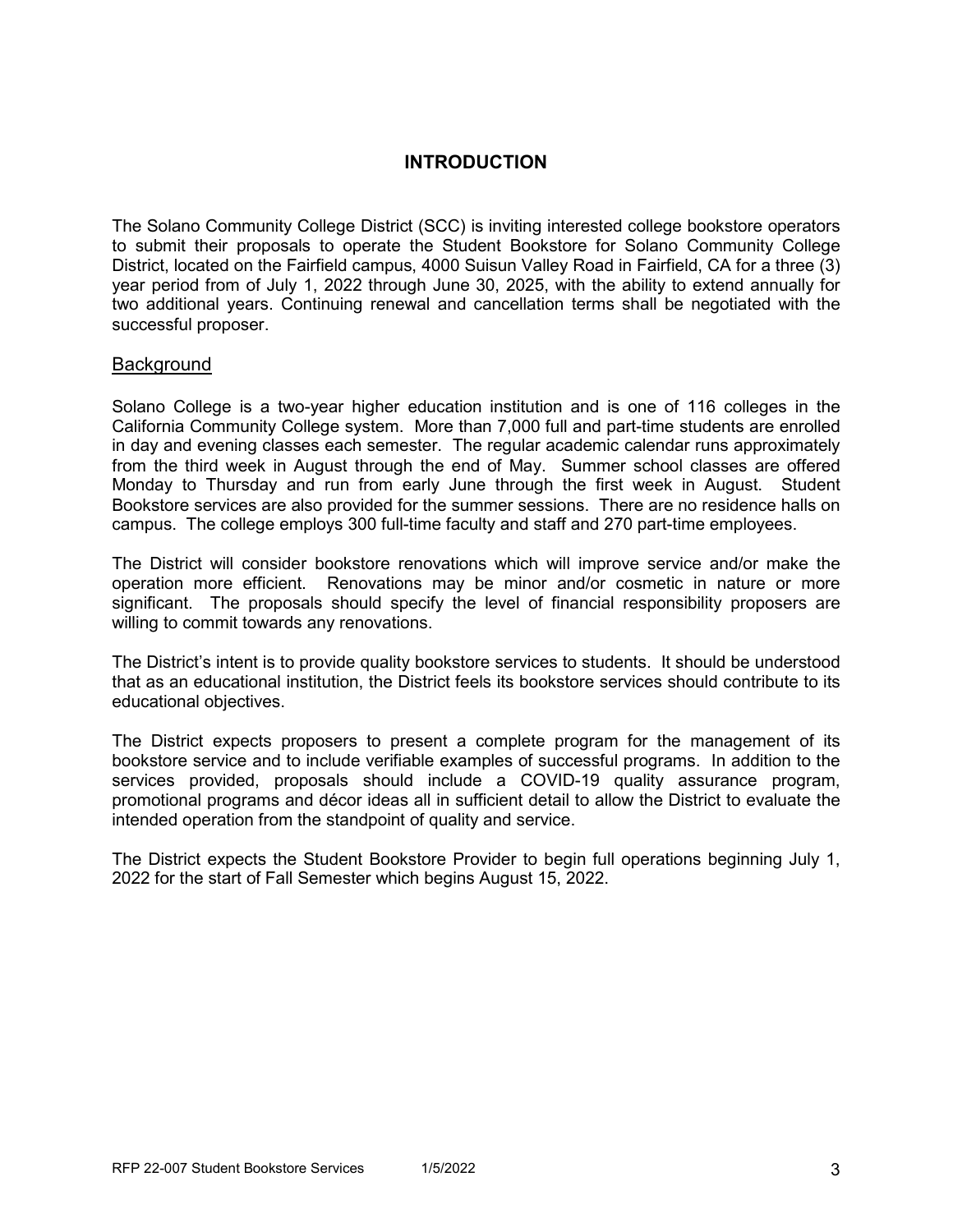## **INSTRUCTIONS TO PROPOSERS**

No proposals shall receive consideration by the Solano Community College District (hereinafter "District") unless made in accordance with the following instructions:

1. Deadline for Receipt of Proposal: Proposals must be received by the Vice President, Finance and Administration, Administration Building, Solano Community College District, 4000 Suisun Valley Road, Suisun, CA 94534 **no later than 2:00 pm on February 9, 2022**. Proposals must be in an envelope marked "RFP 22-007 Student Bookstore Services".

Respondents shall submit one (1) paper copy and one (1) copy in digital format (e.g., CD, DVD, flash drive, etc.).

- a. The paper copy must contain the original signature of the individual(s) authorized to bind the Respondent contractually and be labeled "Master Copy."
- b. The Respondent must ensure the digital copy is complete and inclusive of all materials contained in the paper copy, including any required signatures. If there is an inconsistency between the paper and digital copies, the paper copy will take precedence.
- c. The sealed proposal envelopes must be marked legibly with the RFP number and title, and the District name and address, as shown in the following example:

RFP 22-007 Student Bookstore Services Solano Community College District Susan Wheet, VP of Finance and Administration Finance and Administration, Building 600 4000 Suisun Valley Road Fairfield, CA 94534

No telephone, email, or fax proposals will be considered.

**It is each bidder's sole responsibility to ensure its bid is delivered timely and received at the location designated as specified. The District will not be responsible for errors in delivery under any circumstance. Any bid received at the designated location after the scheduled closing time for receipt of bids shall be returned to the bidder unopened.**

Pre-Proposal Conference: A **mandatory** pre-proposal zoom meeting will be held on January 24, 2022 at 10:00 a.m. by Zoom at

<https://zoom.us/j/96721153723?pwd=TEozQUdEbnZzbzIyVWFqTk9aQ2tkdz09>

The purpose of this meeting is to answer questions and familiarize all prospective proposers with the proposal requirements. Representation shall be limited to two (2) individuals from each firm. Due to the importance of all proposers having a clear understanding of the terms and conditions of this solicitation, **ATTENDANCE IS MANDATORY**. Proposals will only be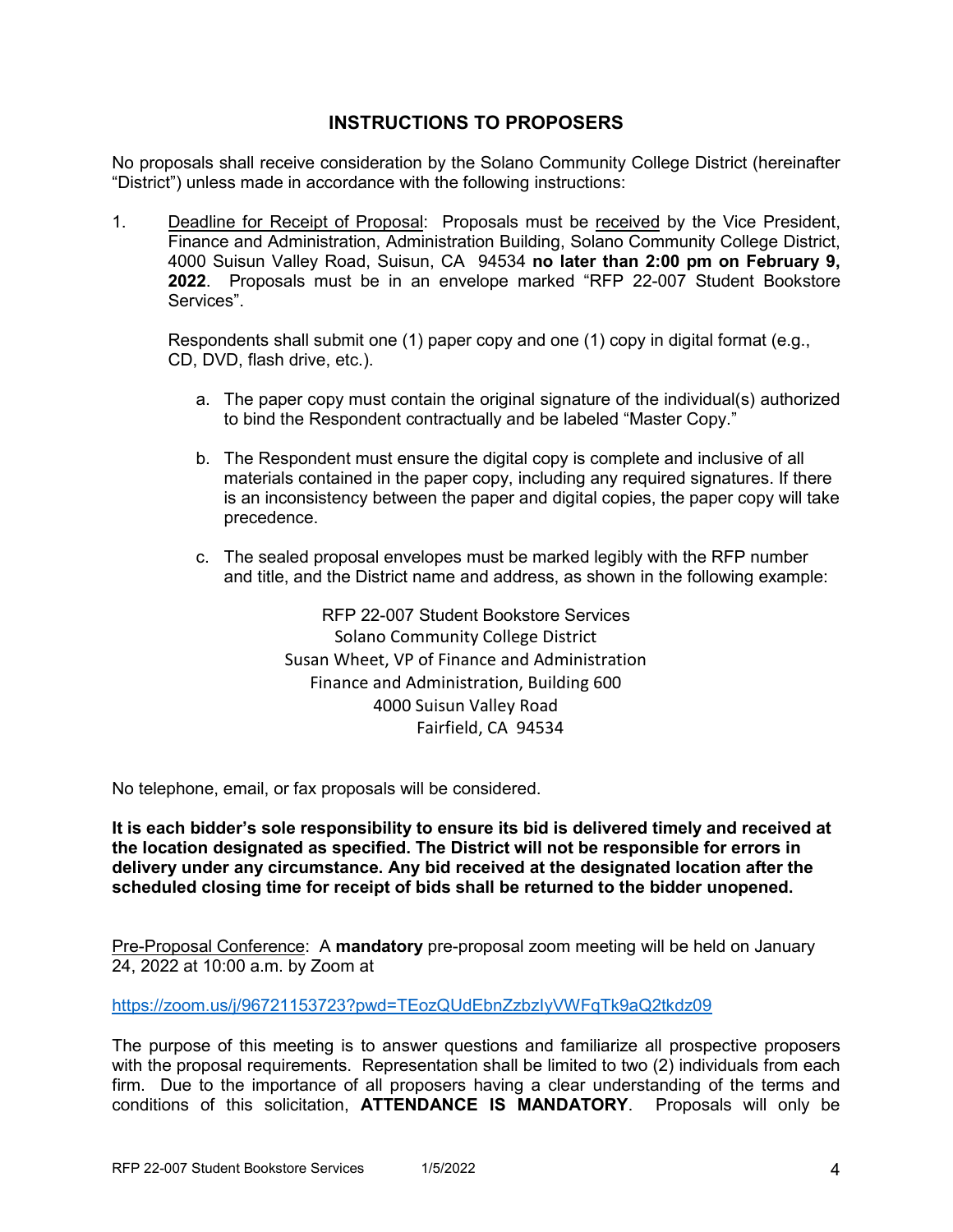accepted from those proposers who are represented at the pre-proposal meeting. Attendance at the meeting will be noted by the representative's name as presented in the Zoom meeting.

- 2. Requests for Information: Any questions relative to the proposal should be directed to the Vice President of Finance and Administration, Susan Wheet, via email at [susan.wheet@solano.edu](mailto:susan.wheet@solano.edu) no later than **2:00 p.m. on, Friday, January 21st, 2021**
- 3. Proposal Forms: Proposal must be submitted in the format shown in "Form of Proposal." Proposals in any other form will be considered informal and will be rejected. Conditional proposals will be not considered. Proposals should be clear and, if appropriate, properly indexed. Numbers should be stated in figures, typewritten, and the signatures of all individuals must be in long hand or digitally verified. The completed forms should be without alterations, or erasures. Proposals must be submitted with the proposer company's name and with authorized signature(s) in envelopes, clearly marked with the title (RFP 22-007 Student Bookstore Services) and closing date.
- 4. Execution of Forms: Each proposal must give the full business address of the proposer and must be signed by the proposer with his or her usual signature. Proposals by partnerships must furnish the full names of all partners and must be signed in the partnership name by a general partner with authority to bind the partnership in such matters. Proposals by corporations must be signed with the legal name of the corporation, followed by the signature and designation of the president, secretary or other person authorized to bind the corporation in this matter. The name of each person signing shall also be typed or printed below the signature. When requested by the District, satisfactory evidence of the authority of the officer signing on behalf of the corporation shall be furnished. A proposer's failure to properly sign required forms might result in rejection of the proposal.
- 5. Withdrawal of Proposals: Proposals may be withdrawn by the proposers to the time fixed for the opening of proposals but may not be withdrawn for a period of forty-five (45) days after the opening of proposals. A successful proposer shall not be relieved of the proposal submitted without the District's consent.
- 6. Addenda or Bulletins: Any addenda or bulletins issued during the proposal process shall form part of the specifications issued to proposers for the preparation of their proposals and shall constitute part of the Contract Documents.
- 7. Site Visit and Oral Presentation: District staff and students may visit sites of the proposer's current and previous bookstore sites. Proposers will be given at least twentyfour (24) hours notice of the visit. The proposers may be requested to give an oral presentation to the District staff and students at the site visit.
- 8. Basis of Award: Each proposer shall submit, as part of their proposal, complete specifications and detailed descriptions of the services and items they propose to supply under this contract. The District's decision as to the award of the contract will be based on the specific actions and qualifications of the proposer. Award shall be made to the responsible proposer whose proposal is determined to be the most advantageous to the District based on the evaluation factors set forth in the solicitation.
- 9. Award of Contract: The contract will be awarded within sixty (60) calendar days after opening proposals to the most responsive proposer subject to the approval of the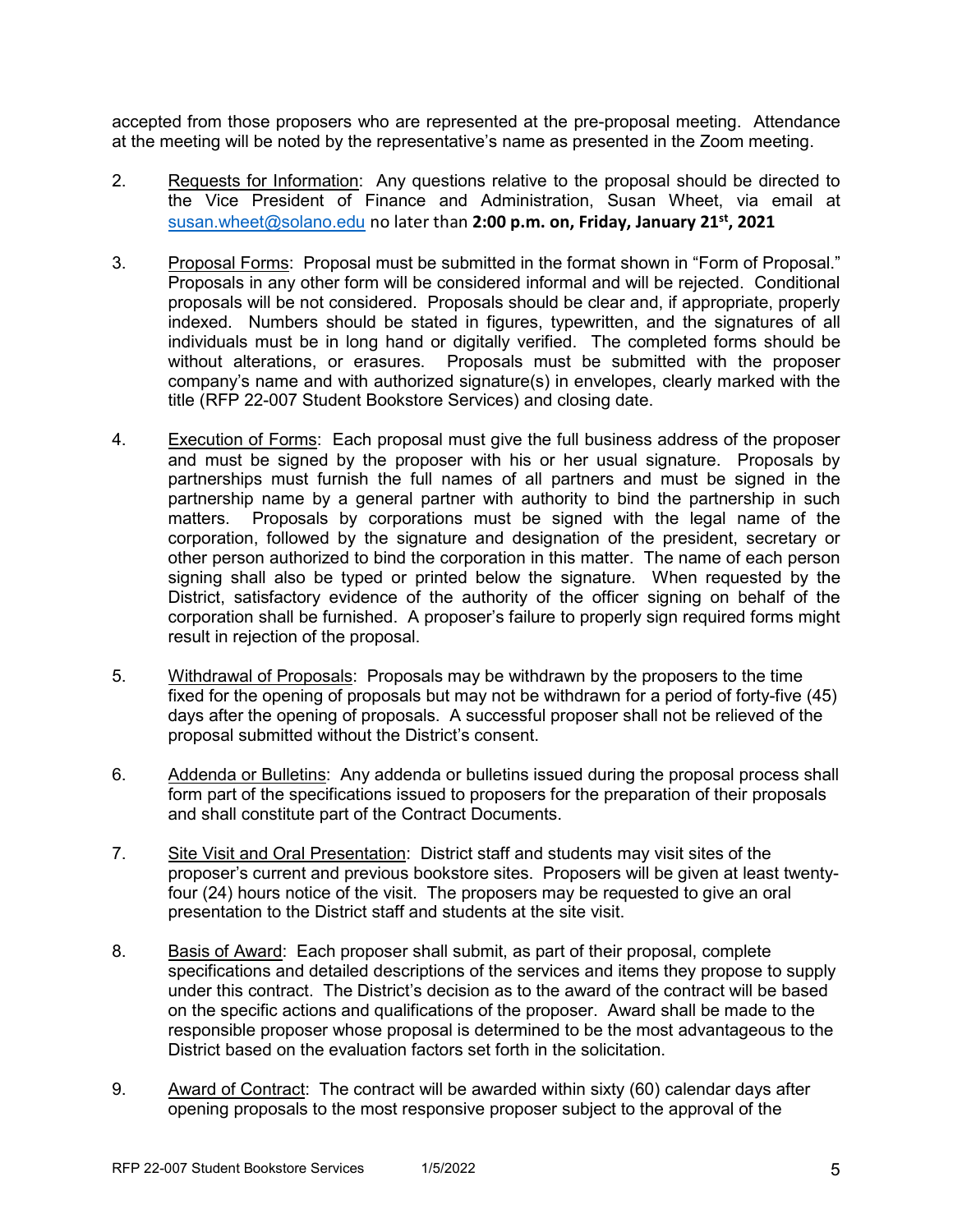Governing Board. The time for awarding the Contract may be extended by the District with the consent of the most responsive proposer.

10. Execution of Contract: The successful proposer shall, within ten (10) calendar days of notice of award of the contract, sign and deliver to the District the executed contract along with the certificates of insurance required by the Contract Documents. In the event the proposer to whom an award is made fails or refuses to execute within ten (10) calendar days from the date of receiving notification that the contract has been awarded to the proposer, the District may award the work to the next most responsive proposer or may reject all proposals and call for new proposals. The contract and other documents are subject to the approval of the District and its legal counsel.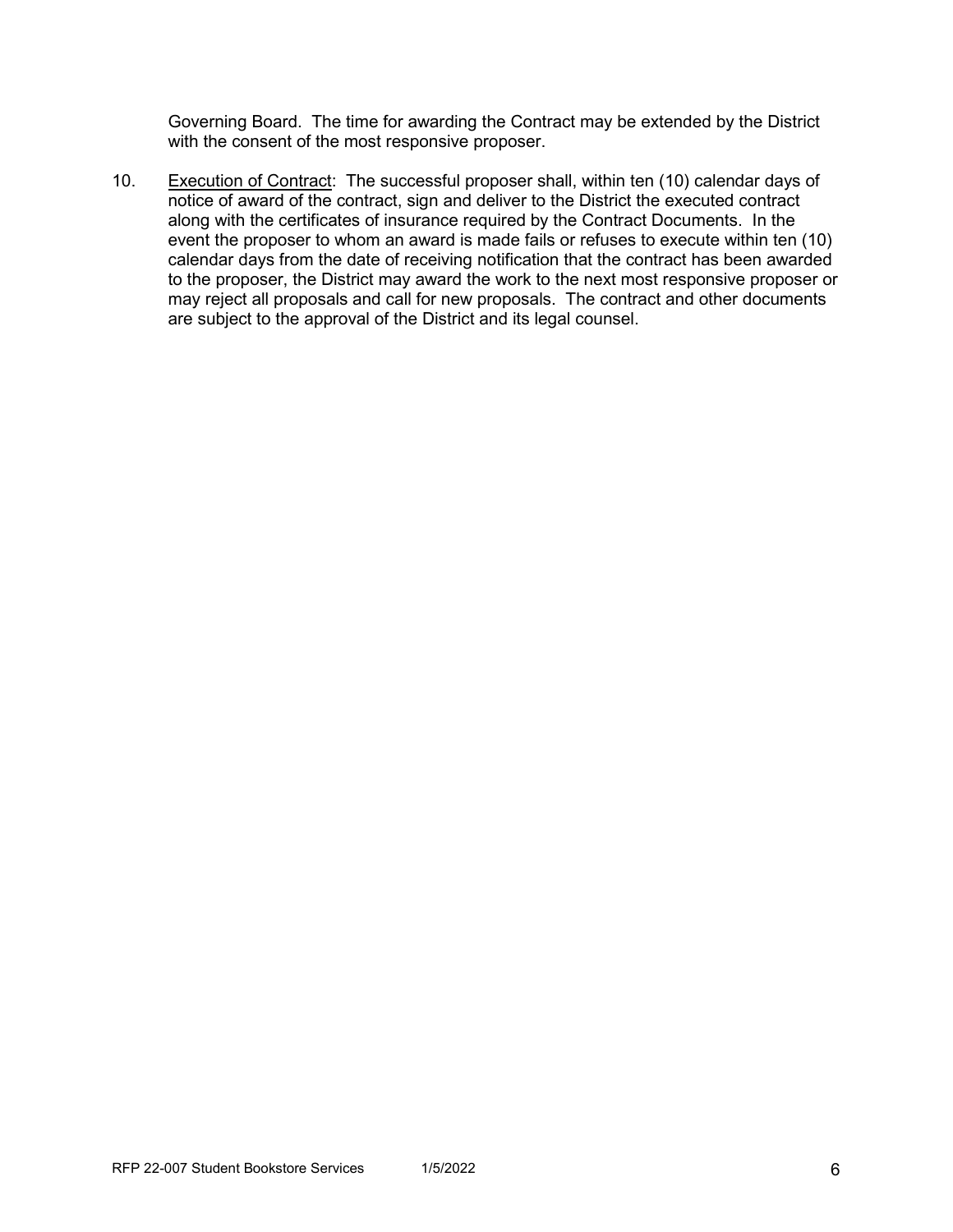# **SCHEDULE OF KEY EVENTS**

| 1. |                                                                                         |
|----|-----------------------------------------------------------------------------------------|
| 2. | Requests for Information/Questions Due January 21, 2022, 2:00 p.m.                      |
| 3. |                                                                                         |
| 4. |                                                                                         |
| 5. |                                                                                         |
| 6. | Proposal evaluation completed and short-list interviews no later than February 28, 2022 |
| 7. |                                                                                         |
| 8. |                                                                                         |
| 9. |                                                                                         |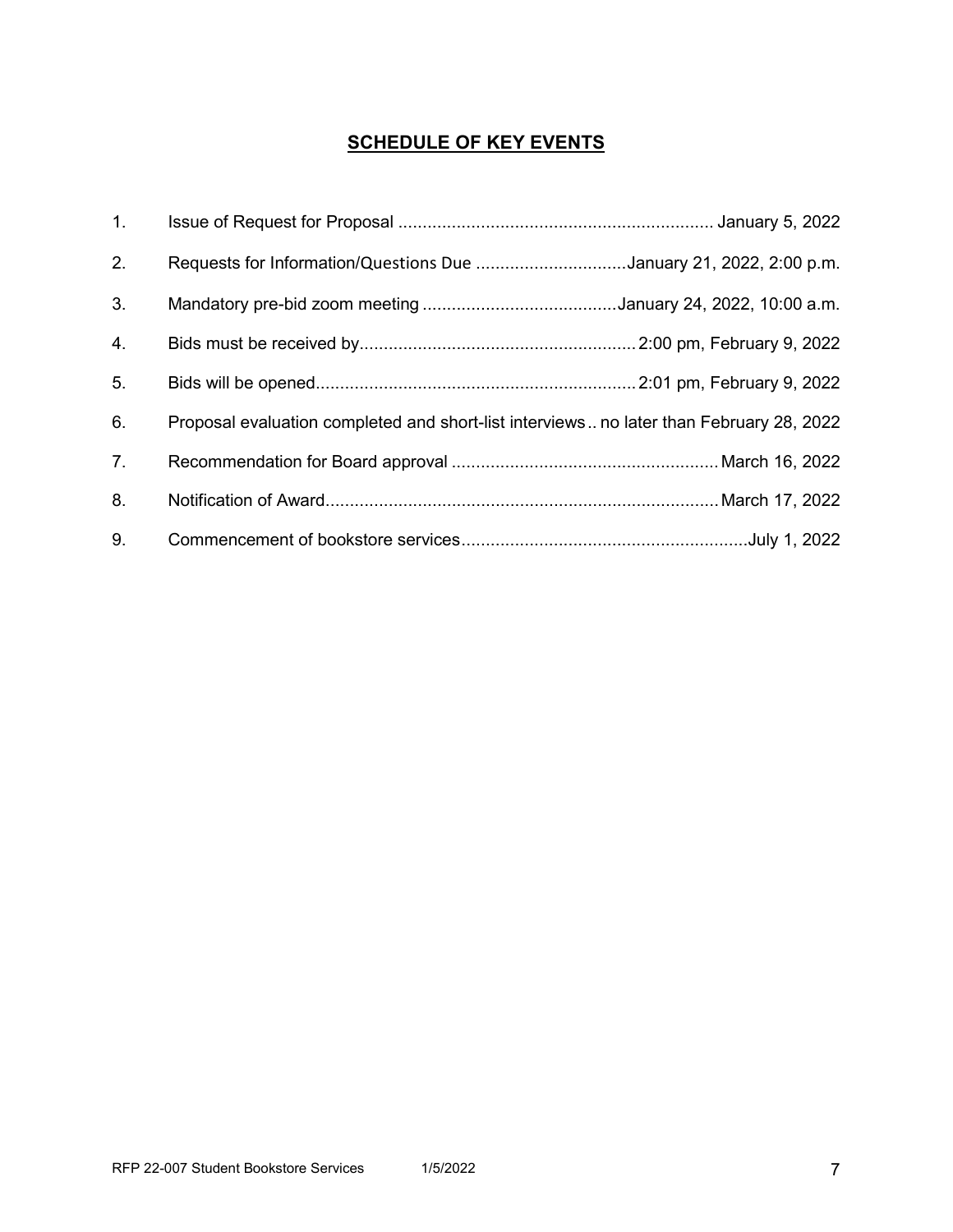## **PROPOSER QUALIFICATIONS**

Proposals are being solicited from firms that are in the business of providing bookstore services as listed in this Request for Proposal. Proposals shall include, at a minimum, the following information. Failure to include these items will be considered non-responsive.

- 1. Evidence of the successful operation of bookstore services and provide a listing of those services currently operated in the United States with the names, addresses and telephone numbers of responsible institutional representatives.
- 2. Complete statement illustrating organization, financial resources, and other resources sufficient to provide necessary backing to recruit personnel, establish and operate a student bookstore in the magnitude described in these specifications.

Please note: The district will consider a proposal from a small, independent bookstore owner as long as the above qualifications are met.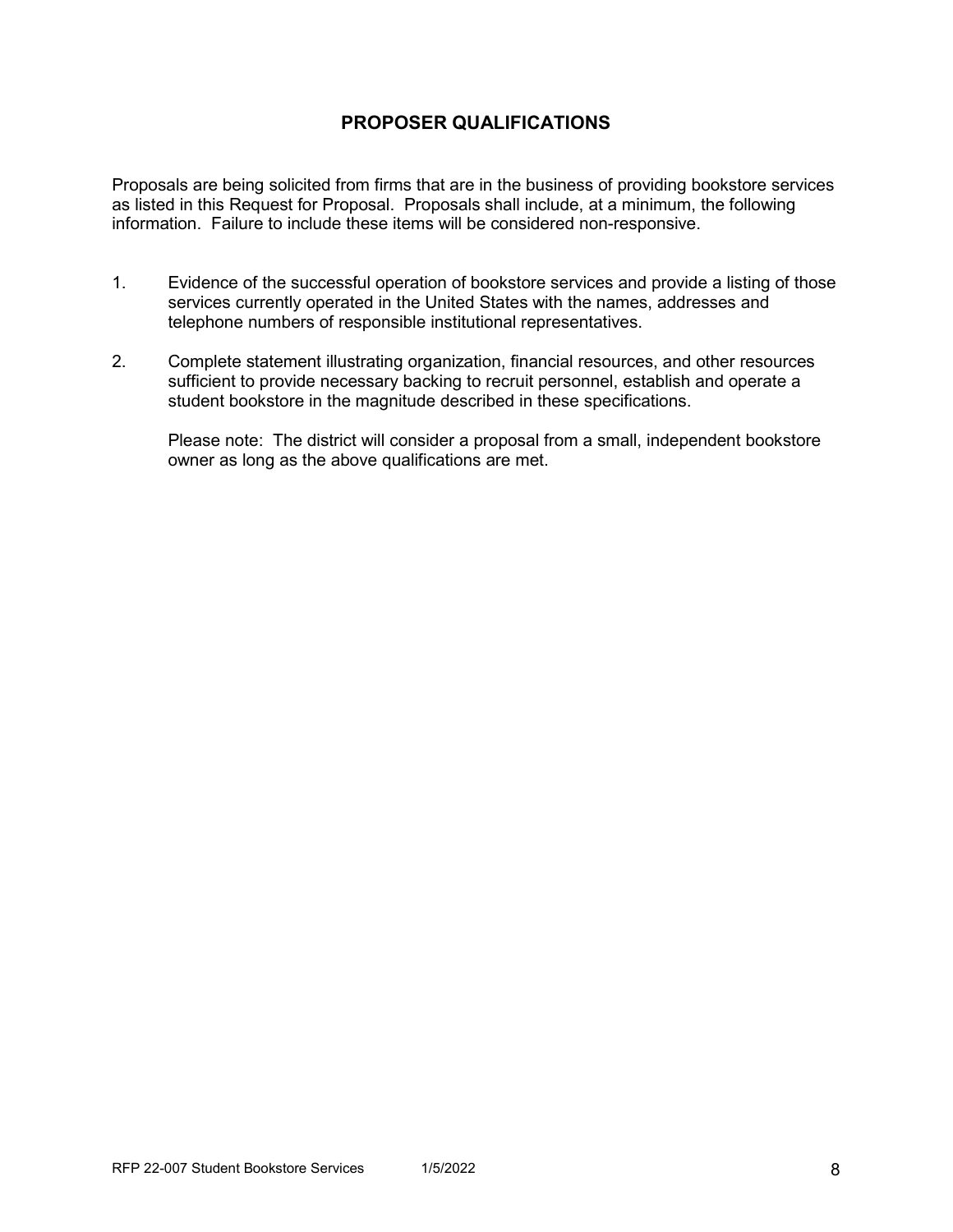## **EVALUATION CRITERIA**

Proposals will be evaluated on the following criteria:

#### Book costs

- 1. The District desires to evaluate the Proposer' textbook pricing. To assist this evaluation please provide the following:
	- a. The standard markup used by the Proposer that is added to the Proposer's cost and/or to the publisher's wholesale price
	- b. The Proposer's efforts to negotiate price with publishers
	- c. Links to three existing bookstores operated by the Proposer as a resource for the District to evaluate current textbook pricing

#### Student/Staff Satisfaction Methods

- 1. Formalized methods of evaluating student/staff satisfaction on a continuing basis.
- 2. Use of regularized procedures to consider student/staff input in daily operations.

#### Management Capabilities and Other Services

- 1. Demonstrated success in existing bookstore services.
- 2. Use of promotional techniques to encourage student/staff interest and patronage of bookstore services.
- 3. Demonstrated ability to provide continuing quality service.
- 4. Ability to include lockers for online order pick-ups
- 5. Ability to provide a possible café

#### Company Qualifications, Management Personnel, Financial Stability

- 1. Evaluation by current and former clients in terms of program evaluation and qualifications
- 2. Credentials and background of unit management personnel and regional managers.
- 3. Available services of personnel trained in bookstore services<br>4 Evaluation of company's financial position and stability
- Evaluation of company's financial position and stability.
- 5. Demonstrated effectiveness in hiring a diverse staff.

#### Financial Proposal

- 1. Evaluation of any proposed contribution from the bookstore provider to the District, and any expected financial support from the District.
- 2. Comprehensive evaluation of financial terms and conditions.
- 3. Ability to make and finance realistic renovations or other improvements to the existing bookstore area in addition to providing solid management and quality service at competitive prices.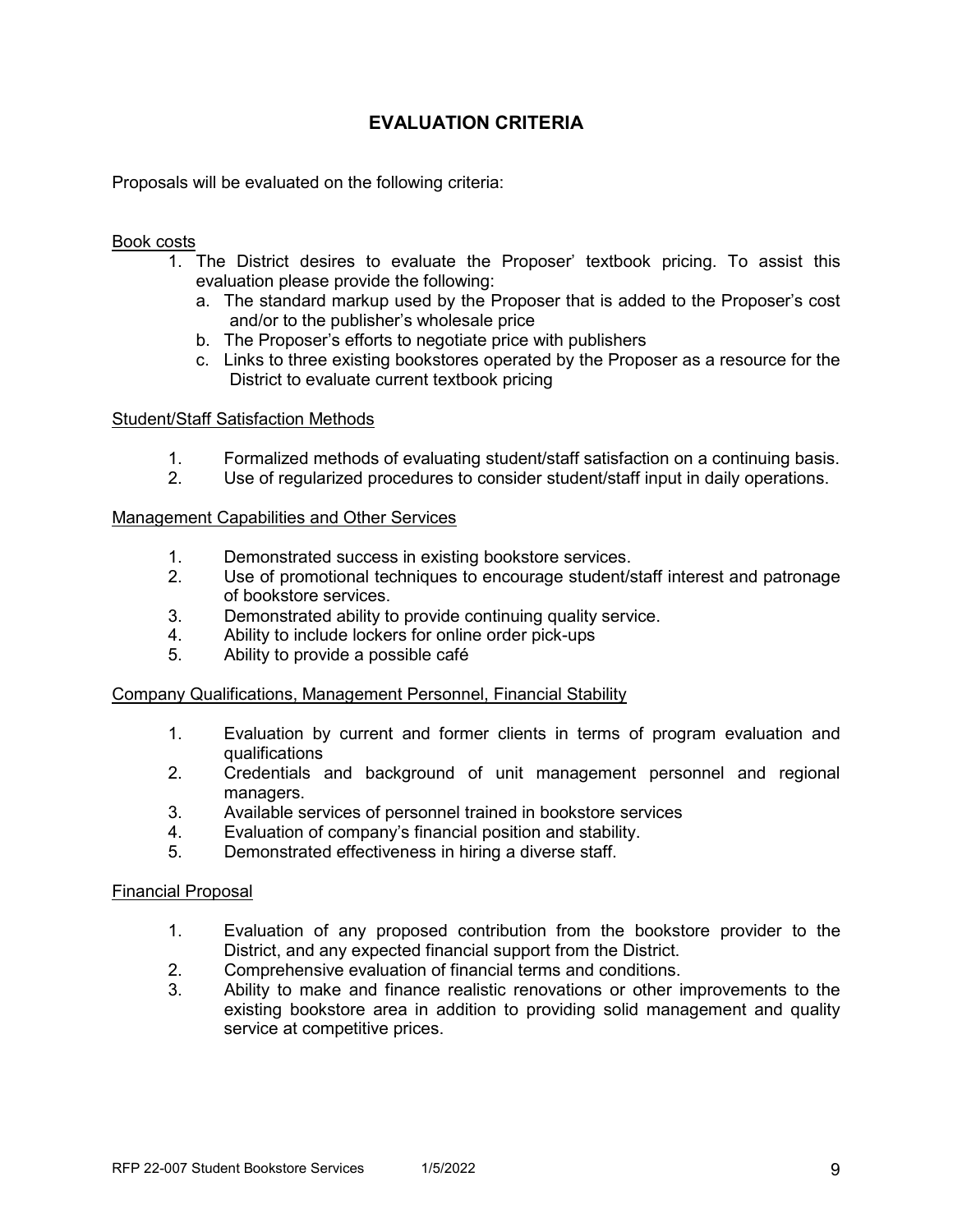### **FORM OF PROPOSAL**

Your proposal should include the following information in the order specified. If the proposer fails to provide any of the following information, the District may, at its sole option, ask the proposer to provide the necessary information, evaluate the proposal without the missing information or consider the proposal to be nonresponsive.

- 1. Complete the Proposal Certification on Page 12 of this RFP packet.
- 2. Proposers must provide a full financial proposal that defines the benefits and burdens for the District and students.
- 3. Provide information concerning typical services you intend to propose for students.
- 4. Explain your company's proposal for determining the level of customer satisfaction and securing customer input. Be as specific as possible, citing successful programs at other institutions.
- 5. Outline your marketing and advertising plans and describe how it is tailored to the District's students, faculty and staff. Include samples of promotional material.
- 6. List of accounts (company names, key personnel, addresses and phone numbers) where the proposer is providing bookstore services similar to the one being proposed for the District. Please indicate the number of years at each location.
- 7. An organization chart showing the proposer's management team for handling District bookstore services, including identification of key personnel. Submit job descriptions for any proposed manager and other staff members.
- 8. How do you schedule breaks and lunches to assure adequate staffing during peak hours and compliance with Federal and State labor laws?
- 9. The company's diversity, equity, and inclusion policy and a report or other document demonstrating success in hiring a diverse staff that represents the community being served.
- 10. Submit your most recent independent audit report and/or other evidence of financial stability.
- 11. Describe your firm's proposal for improvements and renovations of the existing bookstore area, any financial contribution to this effort your firm will make, and any District contribution or efforts toward those renovations.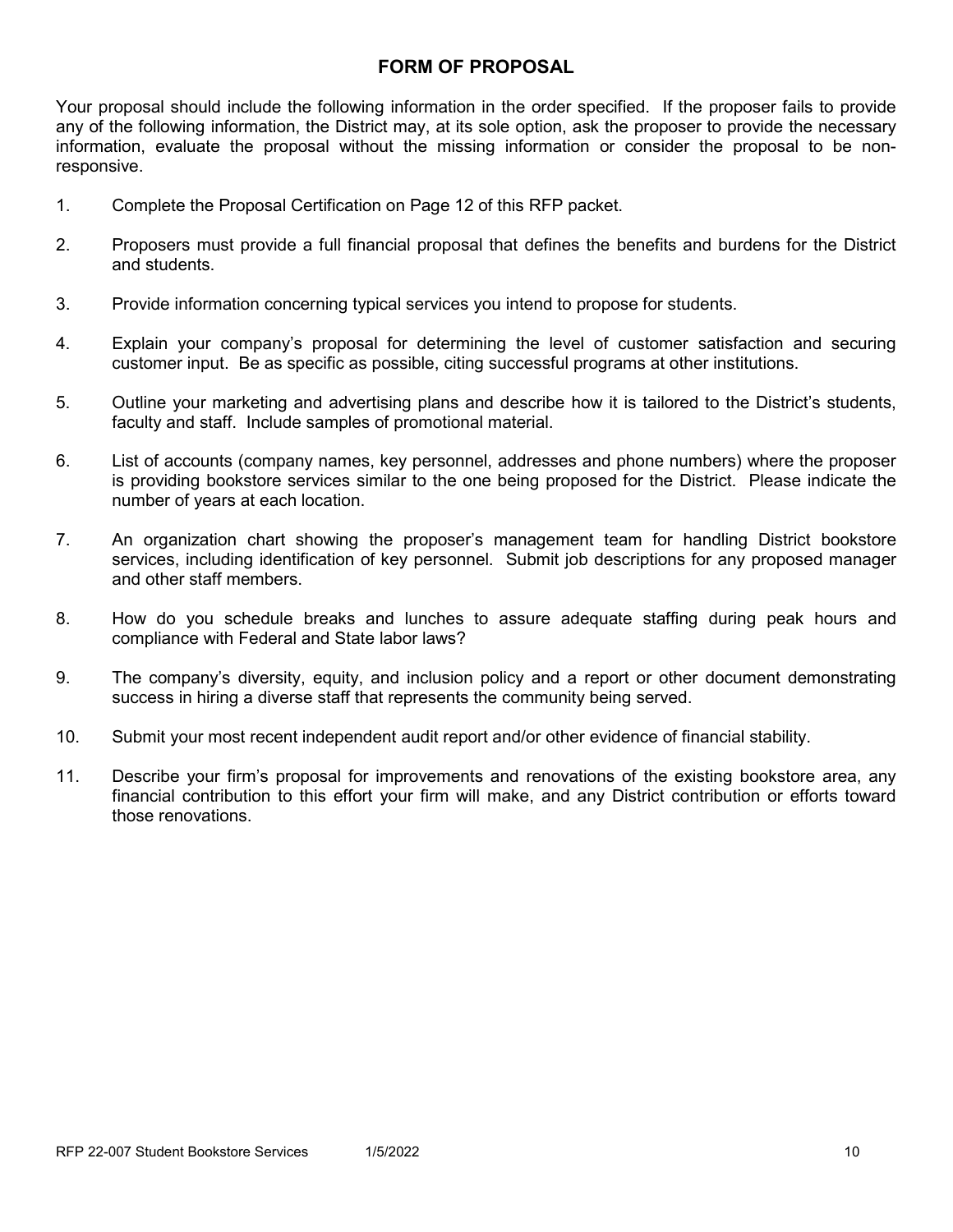## **SCOPE OF WORK AND SERVICES**

### 1. STAFFING REQUIREMENTS; FINANCIAL AGREEMENTS; HOURS OF OPERATION

- A. If proposing to operate a physical bookstore, the Proposer shall provide appropriate staff for the administration and operation of the Student Bookstore for Solano Community College District, ("District"). All staff will be employees of the Proposer. The College shall provide input in the selection of the all staff selected by the Proposer. All staff of the proposer shall remain under the direction and supervision of the Proposer.
- B. If proposing online bookstore services, the proposal should include a plan for optional on campus operations, including lockers, college promotional items, etc.
- C. Proposer shall be responsible for the evaluation of staff performance. College shall participate in the evaluation of the provider's staff in the development and operation of the Bookstore.
- D. Daily operational hours of the Bookstore maintained for each day the college is open for business. The proposal should include planned hours of operation.

If additional Bookstore hours are requested and approved in writing by the District, the District will reimburse the Proposer for actual costs. Proposer will not be required to provide staffing coverage for illness or other leave. However, Proposer will make its best efforts to provide sufficient staff to maintain operations.

## 2. SPACE, SUPPLIES, SUPPORT SERVICE, EQUIPMENT

- A. The District will provide suitable space, adequate lighting, telephone service, and furnishings and equipment to the Proposer's program staff. The District Bookstore is located on the Fairfield Campus in the Student Center, which also includes the Cafeteria, Student Health Services, and Student Services.
- B. The District will provide furniture and equipment for the Bookstore. All furniture and equipment provided by the District shall remain the property of the District. Do we provide custodial, campus safety, free parking to employees?
- C. The District will provide campus security, and free parking to the Proposer's employees.
- D. The Proposer will be responsible for the custodial needs of the Bookstore.
- E. The Proposer will provide all operational equipment and supplies.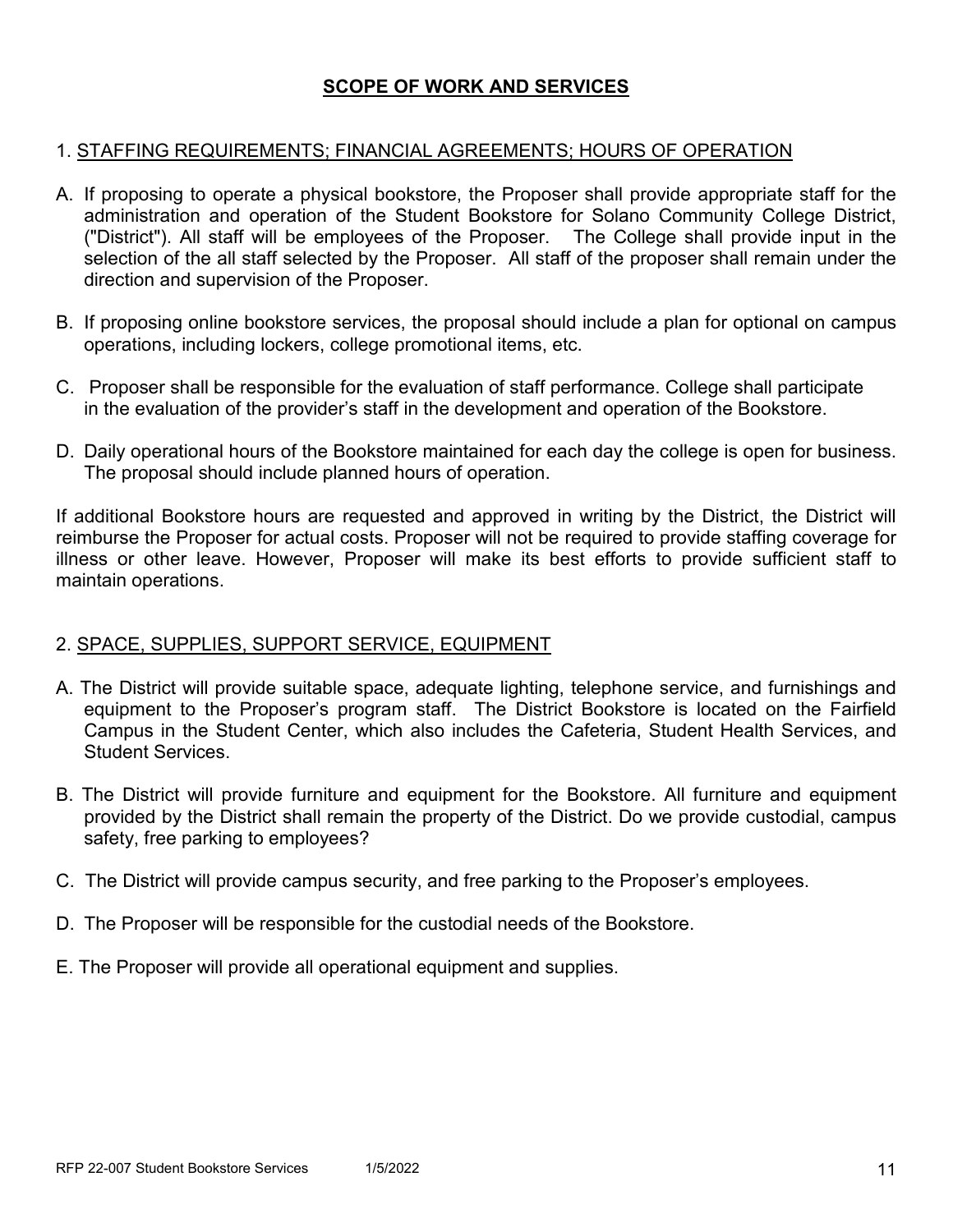## **PROPOSAL CERTIFICATION**

The undersigned certifies that our firm (check one) \_\_\_\_\_\_\_ IS or \_\_\_\_\_\_\_ IS NOT currently debarred, suspended or proposed for debarment by any federal or state entity. The undersigned agrees to notify the Solano Community College District of any change in this status, should one occur, until such time as an award has been made under this solicitation action.

In compliance with the Request for Proposals for Student Bookstore Services and after carefully reviewing all the terms, conditions and requirements contained therein, the undersigned agrees to furnish such services in accordance with the specification/scope of work.

| (Firm name)        |  |
|--------------------|--|
| (Street address)   |  |
| (City, state, zip) |  |
| (Phone number)     |  |
| (Fax number)       |  |
| (E-mail address)   |  |
| (FED ID #)         |  |

BY:

**Signature** 

Name & Title

Date